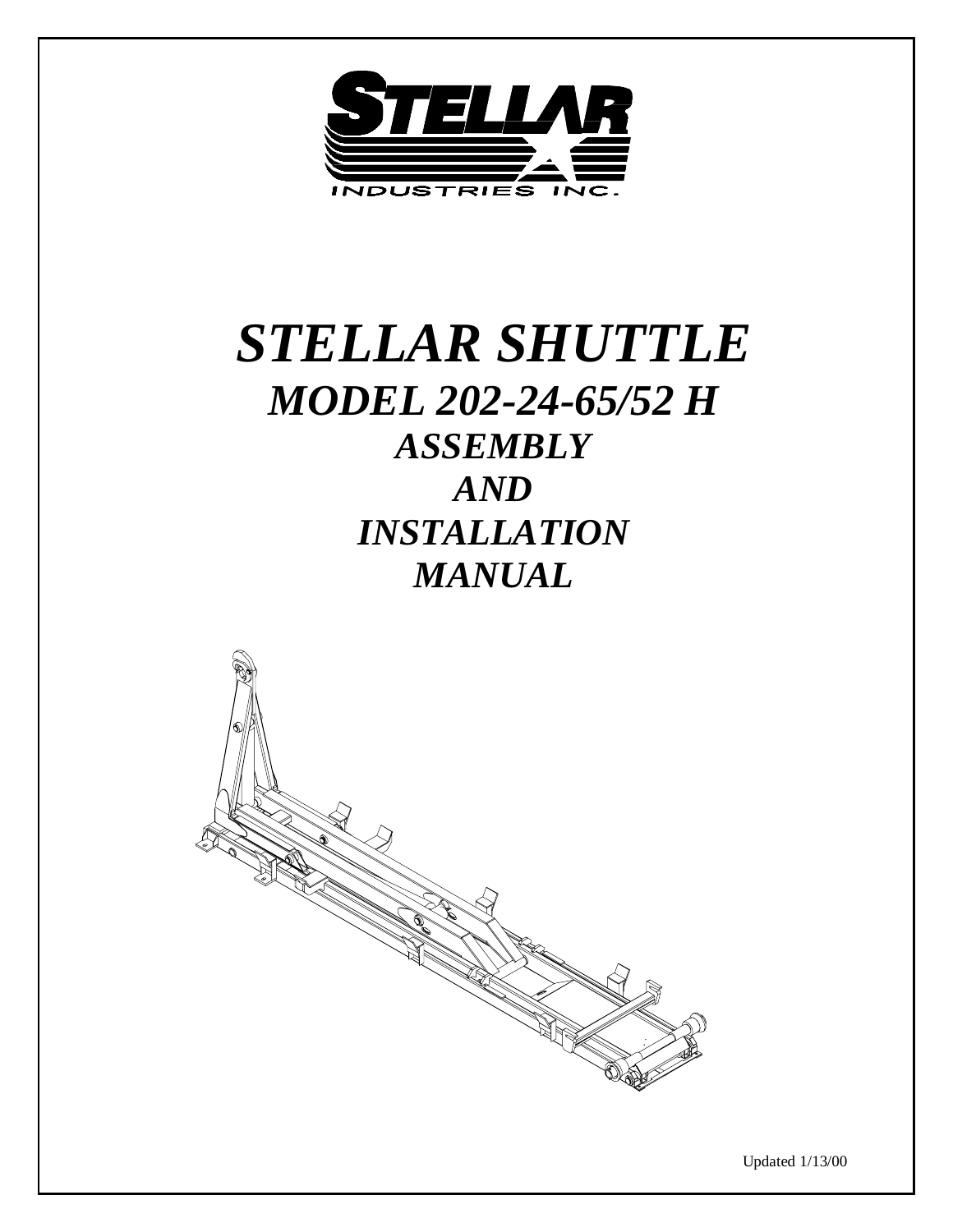# **Table of Contents**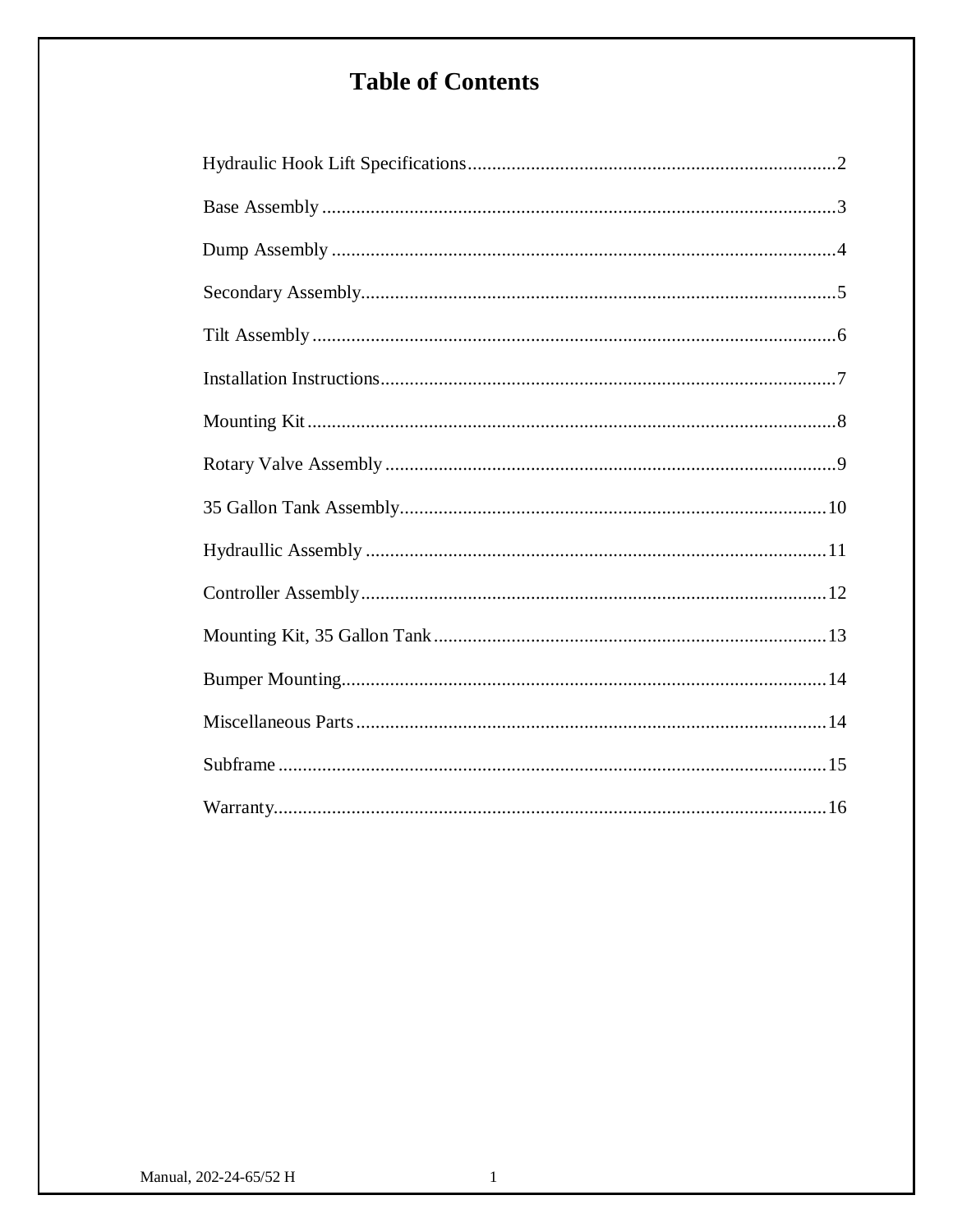# **Hydraulic Hook Lift Specifications**

| <b>Lifting Capacity:</b>                                | 52,000 pounds gross weight evenly distributed in, or on, body.                                                                                                                                                                                                                                                                                                |
|---------------------------------------------------------|---------------------------------------------------------------------------------------------------------------------------------------------------------------------------------------------------------------------------------------------------------------------------------------------------------------------------------------------------------------|
| <b>Container Length:</b>                                | 20-foot through 25-foot from front A-frame to rear of skid rails. Longer bodies may be<br>accommodated if full dump angle is not required (may require special body-mounted<br>or extendable truck-mounted bumper to meet the Office of Motor Carrier Safety<br>(OMCS) Rear End Protection regulation 393.86)                                                 |
| <b>Maximum Dump Angle:</b>                              | $45^{\circ}$                                                                                                                                                                                                                                                                                                                                                  |
| <b>Operating Pressure:</b>                              | 4200 PSI maximum                                                                                                                                                                                                                                                                                                                                              |
| <b>Weight of Loader:</b>                                | Loader weight not to exceed 7,400 pounds                                                                                                                                                                                                                                                                                                                      |
| <b>Height of Loader:</b>                                | Loader height not to exceed 11.56" as measured from top of truck frame to top of<br>loader rollers                                                                                                                                                                                                                                                            |
| <b>Hook Height:</b>                                     | 61.75-inches from bottom of skid rails to centerline of hook bar. Loader must be able<br>to pick up 10-inches below grade when mounted on a truck with 41" frame height.                                                                                                                                                                                      |
| <b>Hydraulic Pump:</b>                                  | Direct-coupled high-pressure gear pump.                                                                                                                                                                                                                                                                                                                       |
|                                                         | Hydraulic Control Valve: Stack-type valve mounted directly onto the oil reservoir.                                                                                                                                                                                                                                                                            |
| <b>Controls:</b>                                        | Dual manual levers with sealed cable actuators mounted in the truck cab to allow full<br>feathering of all loader functions.                                                                                                                                                                                                                                  |
| <b>Tilting Hook Assembly:</b>                           | Loader must have pivoting type front tilt section (jib) to provide a low degree<br>loading/unloading angle. Hook to include automatic mechanical safety latch, which<br>disengages only when the container/body is in proper position to be picked up or<br>dropped off.                                                                                      |
| <b>Tilt Cylinder:</b>                                   | Single 5-inch bore with 2.0-inch diameter rod cylinder. Cylinder must be double<br>acting and include dual integral pilot-operated counterbalance valves to prevent<br>cylinder collapse in case of hose failure.                                                                                                                                             |
| <b>Tilt Section Operation:</b>                          | Loader must include a hydraulic lock-out device to prevent operation of the tilt section<br>while loader is in the dumping mode.                                                                                                                                                                                                                              |
| Lift/Dump Cylinder:                                     | Dual 7-inch bore with 3.0-inch diameter rod cylinder. Cylinder must be double acting<br>and include dual integral pilot-operated counterbalance valves to prevent cylinder<br>collapse in case of hose failure.                                                                                                                                               |
| <b>Dump/Tilt Interlock:</b>                             | Dumping must be accomplished through a rear pivot. Tilt and lift sections must lock<br>into a rigid full length 34" wide frame with front saddles to provide support for the<br>container while in the dump mode. These sections form this frame without the use of<br>mechanical latches, which rely on gravity, springs, or container/body mounted latches. |
| <b>Rear Body Hold-Downs:</b>                            | Dual fixed-position hold-down devices mounted to the dump frame to secure the body<br>to the loader through all ranges of the dump mode. This must be accomplished<br>without the use of steel springs and/or hydraulic/air cylinders.                                                                                                                        |
| <b>Rear Dump Hinge Pin:</b>                             | 3-inch diameter stainless steel minimum                                                                                                                                                                                                                                                                                                                       |
| <b>Pins &amp; Bushings</b>                              | All pins to be stainless steel. All bushings to be of the permanently lubricated variety.<br>No grease zerks allowed.                                                                                                                                                                                                                                         |
| Hoses & Hydraulic<br><b>Fittings:</b>                   | All hoses and fittings are to be SAE: metrics not allowed. O-ring face seal<br>fittings to be utilized wherever possible.                                                                                                                                                                                                                                     |
| <b>Origin of Manufacture:</b><br>Manual, 202-24-65/52 H | Loader to be designed and manufactured in the United States of America.                                                                                                                                                                                                                                                                                       |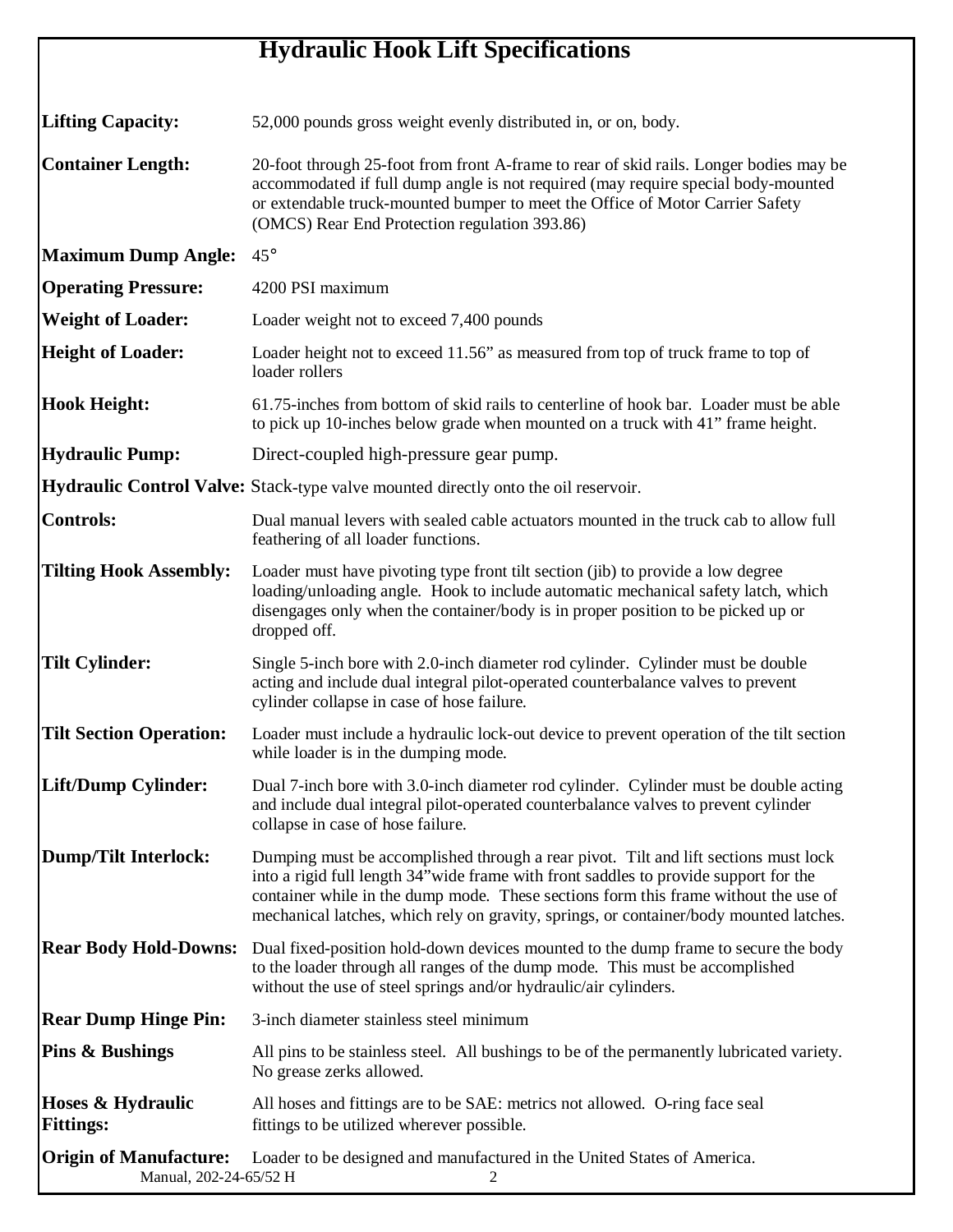

| <b>ITEM</b>     | P/N   | <b>DESCRIPTION</b>           | QTY            |
|-----------------|-------|------------------------------|----------------|
|                 | 13506 | <b>Base Weldment</b>         |                |
| 2               | 0811  | Cylinder, 7.00x71.63         | 2              |
| 3               | 6522  | Bushing, GSI-4043-32         | 10             |
| 4               | 9300  | Pin, 2.50x23.25 D & T        |                |
| 5               | 8457  | Cap Scr, 0.50-13x1 SS        | 2              |
| 6               | 6521  | Bushing, GSI-48-51-32        | 2              |
| 7               | 8455  | Pin Cap, 0.56x3.50x0.25      | $\overline{2}$ |
| 8               | 8460  | Bushing Modified 6522        |                |
| 9               | C0929 | Cap Scr 0.31-18X2.75         | 2              |
| 10              | 0343  | Washer 0.31 Flat             | $\overline{2}$ |
| 11              | 0342  | Nut 0.31-18 Nyloc            | $\overline{2}$ |
| 12 <sup>2</sup> | D0163 | Valve, C-Bal Manifold        |                |
| 13              | 9438  | <b>Bushing Modified 6521</b> | 2              |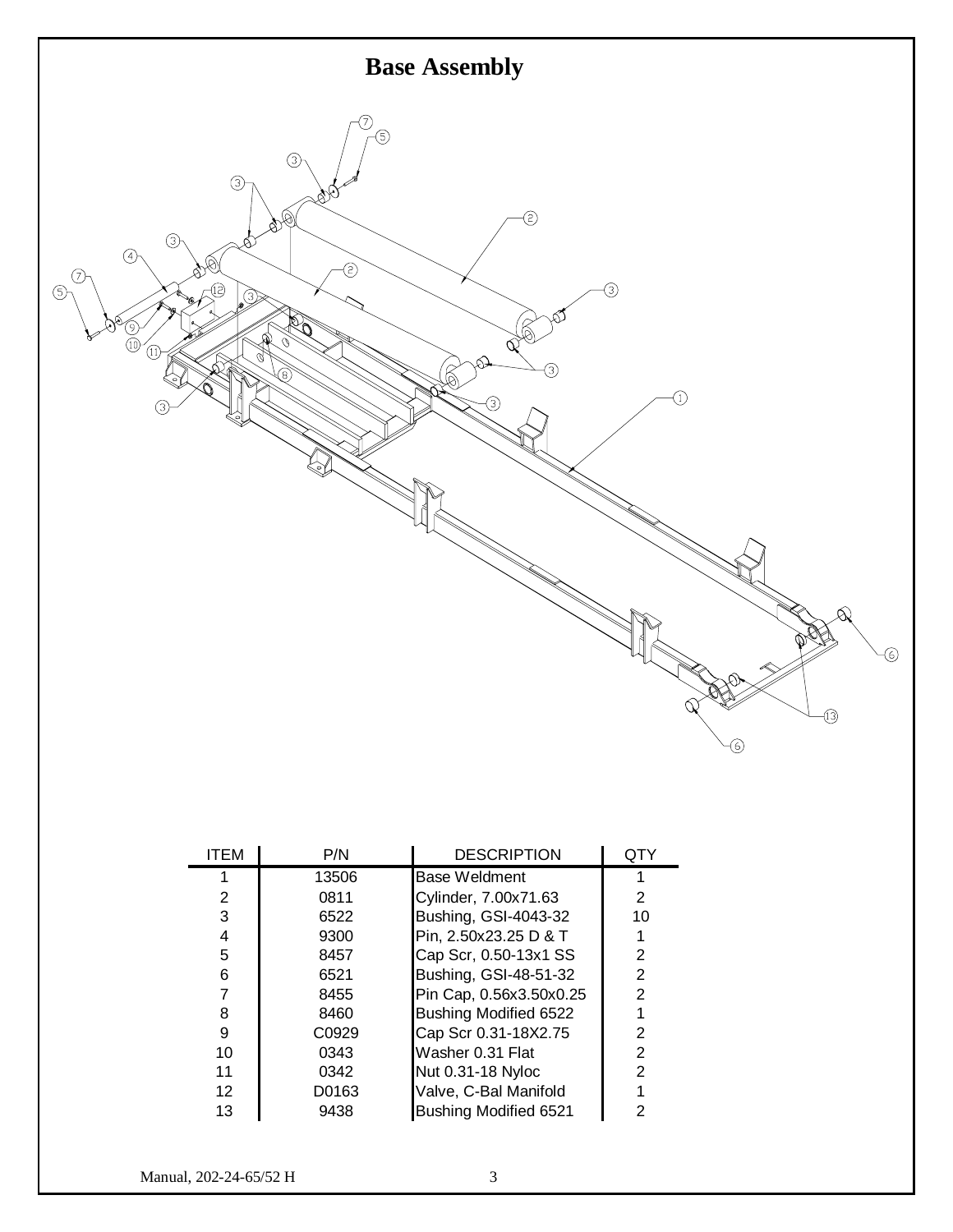

| <b>ITEM</b> | P/N  | <b>DESCRIPTION</b>           | QTY            | <b>ITEM</b>     | P/N  | <b>DESCRIPTION</b>       | QTY |
|-------------|------|------------------------------|----------------|-----------------|------|--------------------------|-----|
|             |      | 13469 Dump Weldment          |                | 9.              | 3798 | Washer, 3.06x6.00 UHMW   |     |
|             | 0507 | Cap Screw, .50-13x4.50       | 2              | 10 <sub>l</sub> | 2715 | Roller                   |     |
|             | 2727 | Collar, Locking              | 2              | 111             | 2096 | Snap Ring, 3.00          |     |
|             |      | 0360 Nut, .50-13 Nyloc       | 2              | 12 <sub>l</sub> | 9438 | Bushing, Modified 6521   |     |
|             |      | 2719 Pin, 3.00x56.00         |                | 13 <sub>l</sub> | 9224 | Pin, 3.00X43.00 D & T    |     |
| 61          |      | 1548 Thrust Washer, 3.01 Dia | 8              | 14              | 8597 | Pin Cap, 0.56x4.00x0.25  |     |
|             | 6521 | Bushing, GSI-4851-32         | 16             | 15              | 8457 | Cap Scr, 0.50-13x1.00 SS |     |
|             |      | 3315 Double Roller Carriage  | $\overline{2}$ |                 |      |                          |     |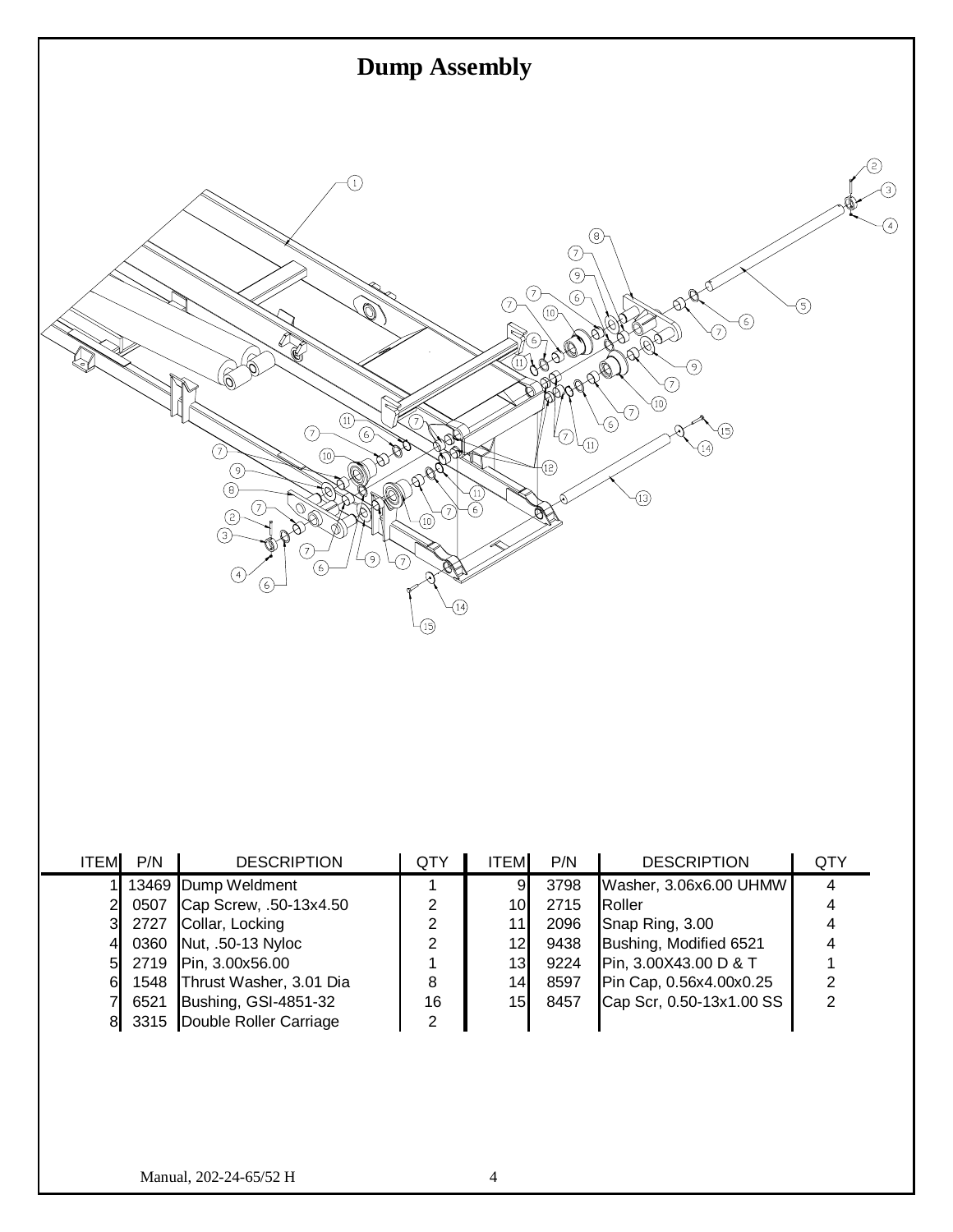

|                | P/N   | <b>DESCRIPTION</b>          |   |
|----------------|-------|-----------------------------|---|
|                | 13470 | Secondary Weldment          |   |
| $\overline{2}$ | 6522  | <b>Bushing, GSI-4043-32</b> | 8 |
| 3              | 9225  | Pin, 3.00x33.75 D&T         |   |
| 4              | 4437  | Pin, 2.50x27.50 D&T         |   |
| 5              | 8455  | Pin Cap, 0.56x3.50x0.25     |   |
| 61             | 8457  | Cap Scr, 0.50-13x1.00 SS    |   |
| 7              | 6521  | <b>Bushing, GSI-4851-32</b> |   |
| 8              | 9438  | Bushing, Modified 6521      |   |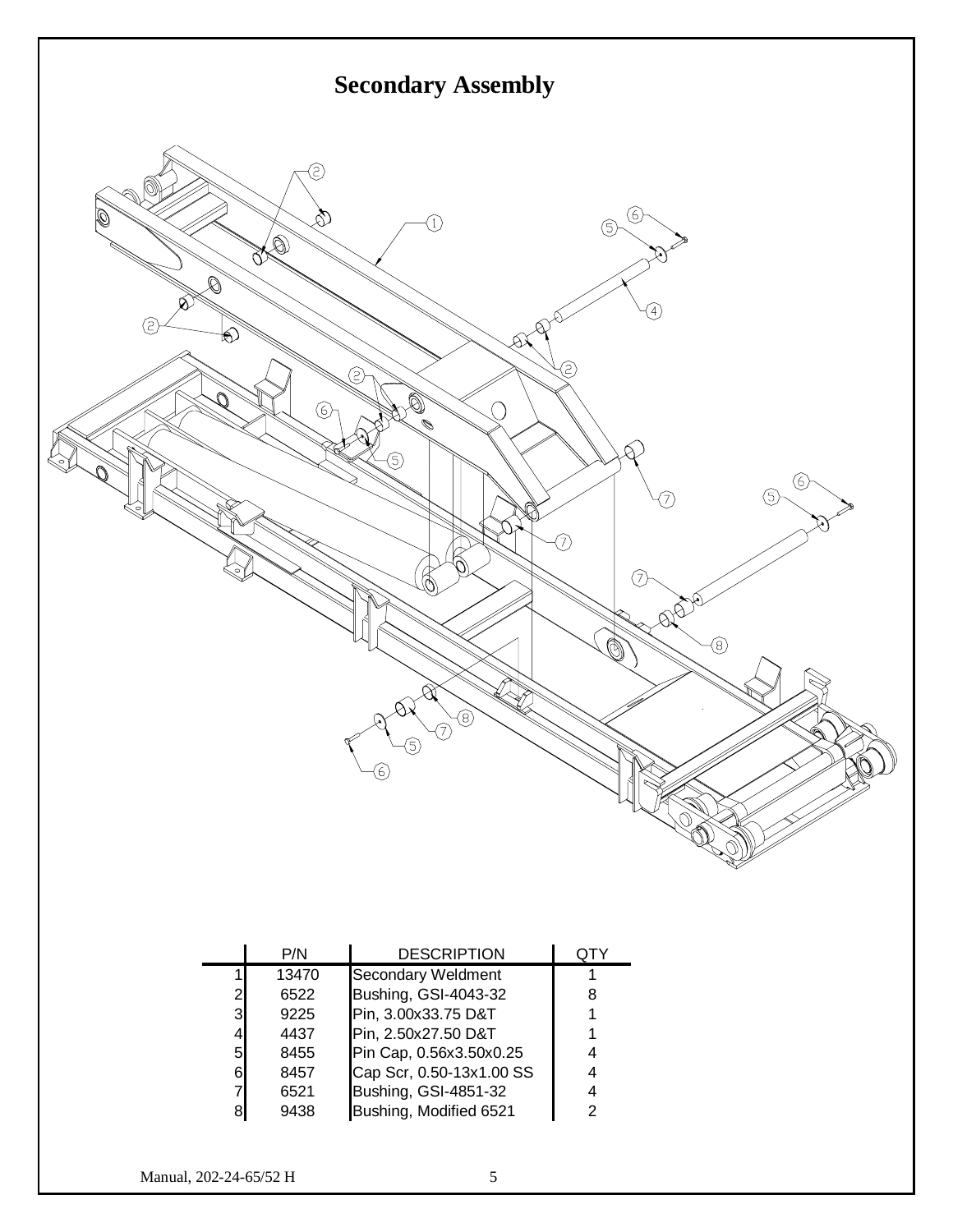

| <b>ITEM</b>    | P/N   | <b>DESCRIPTION</b>      | QTY.           | <b>I</b> TEM    | P/N  | <b>DESCRIPTION</b>      | <b>QTY</b> |
|----------------|-------|-------------------------|----------------|-----------------|------|-------------------------|------------|
|                | 13501 | <b>Tilt Weldment</b>    |                | 8               | 0066 | Bushing, GSI-3235-32    | 11         |
| $\overline{2}$ | 8818  | Pin Cap, 0.63x2.00x0.63 | $\overline{2}$ | 9               | 8598 | Pin Weldment, 2.50x8.38 | 2          |
| 31             | 2898  | Latch, SS 52,000#       |                | 10I             | 8455 | Pin Cap 0.56x3.50x0.25  | 6          |
| 4              | 2899  | Latch, CS 52,000#       |                | 11              | 6522 | Bushing, GSI-4043-32    | 2          |
| 51             | 8457  | Cap Scr 0.50-13x1.00 SS | 8              | 12I             | 9718 | Pin 2.00X24.75 D&T      |            |
| 61             | 9292  | Pin 2.00x18.25 D&T      |                | 13 <sub>l</sub> | 5145 | Pin Cap 0.56x3.00x0.25  |            |
|                | 3816  | Cylinder, 5.00x31.00    |                |                 |      |                         |            |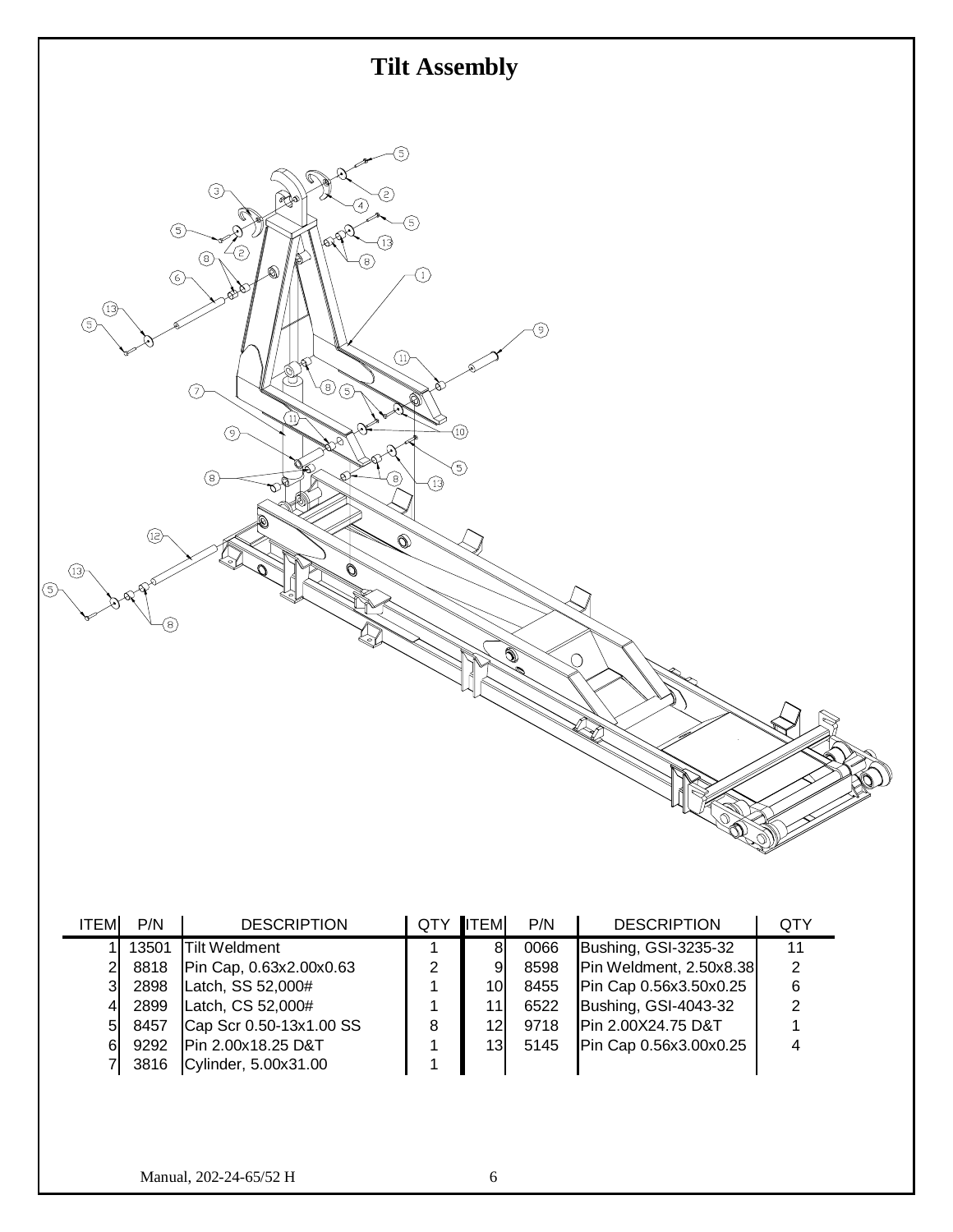### **INSTALLATION INSTRUCTIONS**

### **READ ALL INSTRUCTIONS BEFORE PROCEEDING**

MOUNT PTO AND PUMP

MOUNT RESERVOIR VALVE COMBO TO TRUCK FRAME

CONNECT SUCTION AND PRESSURE TO TANK, VALVE BANK, AND PUMP

FILL OIL RESERVOIR TO 3" OF THE TOP (DEXTRON II IS RECOMMENDED)

INSTALL CONTROLLERS AND CABLES IN CAB

SET SHUTTLE ON THE TRUCK SO THAT ITS FRONT IS AT LEAST 3" BEHIND THE CAB. THE SHUTTLE SHHOULD BE SET A MINIMUM OF ½" ABOVE THE TRUCK FRAME

SQUARE THE SHUTTLE ON THE TRUCK FRAME

SHORTEN THE TRUCK FRAME TO ABOUT 2" FROM THE REAR TO THE LOADER

USING 1" BOLTS(3 ½" LONG), WASHERS AND NUTS, ATTACH THE 6 MOUNTING CHANNELS TO THE 6 MOUNTS ON THE LOADER

USING THE MOUNTING CHANNELS AS A GUIDE DRILL (12) 1-1/16" HOLES THROUGH THE TRUCK FRAME

LOCATE (2) 6X4X1/2 ANGLES, ITEM 5 ON PAGE 8, AND DRILL (3) 1-1/16" HOLES PER ANGLE THROUGH THE ANGLE AND THE TRUCK FRAME. INSTALL 1" BOLTS (3" LONG), WASHERS AND NUTS AND SECURE PATES TO THE TRUCK FRAME. THEN WELD THE PLATES DIRECTLY TO THE BASE SECTION OF THE LOADER. THE ANGLES SHOULD HOLD THE BASE A MINIMUM OF ½" ABOVE THE TRUCK FRAME.

LOCATE (2)  $6X4X1/2$  ANGLES AND FLATS, ITEMS 1 & 2 ON PAGE 8, AND DRILL (3) 1-1/16" HOLES PER ANGLE THROUGH THE ANGLE, PLATE, AND THE TRUCK FRAME. INSTALL 1" BOLTS (3" LONG), WASHERS AND NUTS AND SECURE PATES TO THE TRUCK FRAME. THEN WELD THE PLATES DIRECTLY TO THE BASE SECTION OF THE LOADER. THE ANGLES SHOULD HOLD THE BASE A MINIMUM OF ½" ABOVE THE TRUCK FRAME.

USING 1" BOLTS (3" LONG), WASHERS, AND NUTS SECURE ALL TIE DOWNS TO THE TRUCK FRAME AND THE LOADER

CONNECT HOSES TO VALVE BANK AS INDICATED IN HYDRAULIC ASSEMBLY

SET THE RELIEF VALVE TO 4200 PSI

OPERATE THE LOADER TO ELIMINATE AIR FROM THE SYSTEM

CHECK THE OIL LEVEL AND ADD OIL IF REQUIRED

Manual, 202-24-65/52 H 7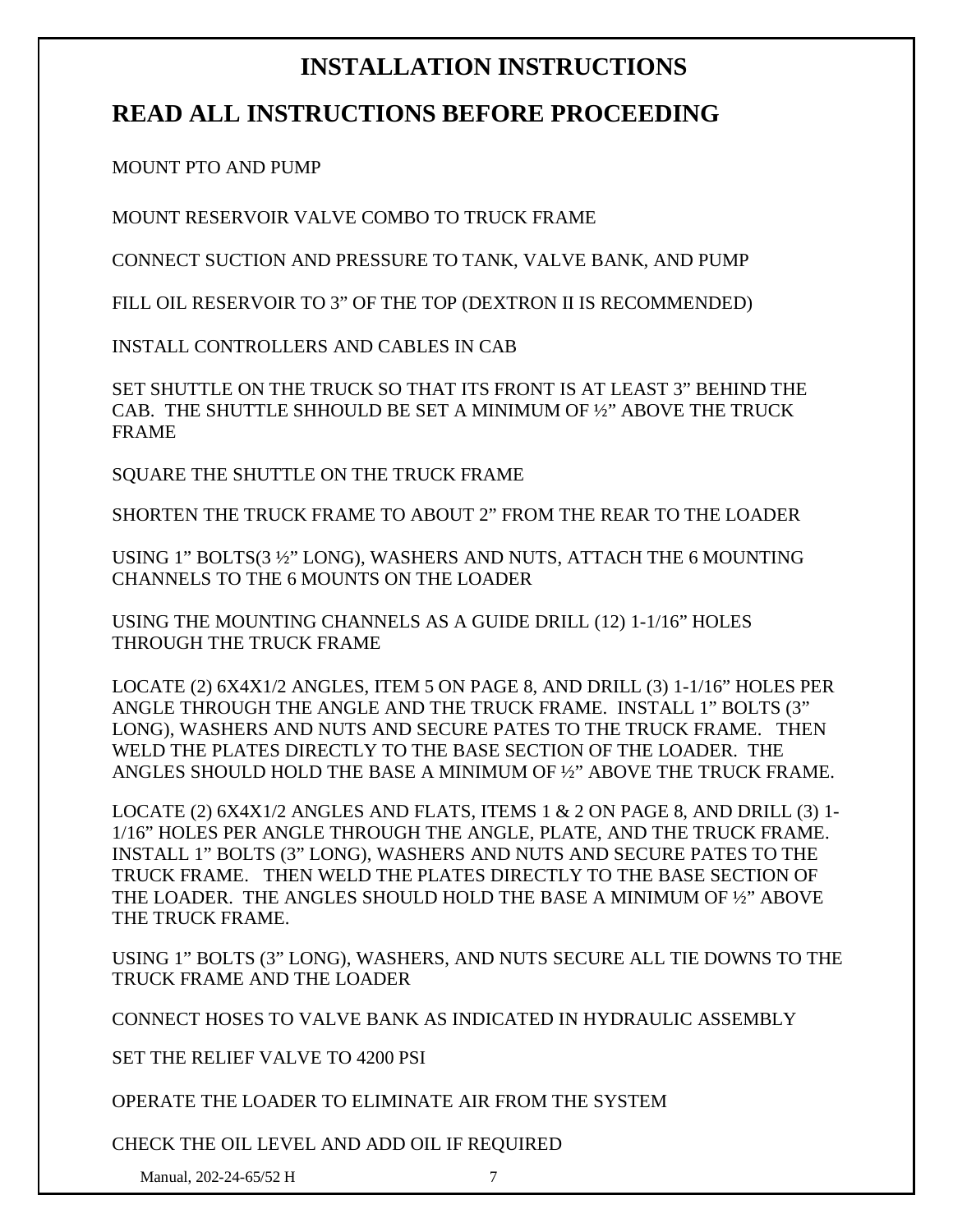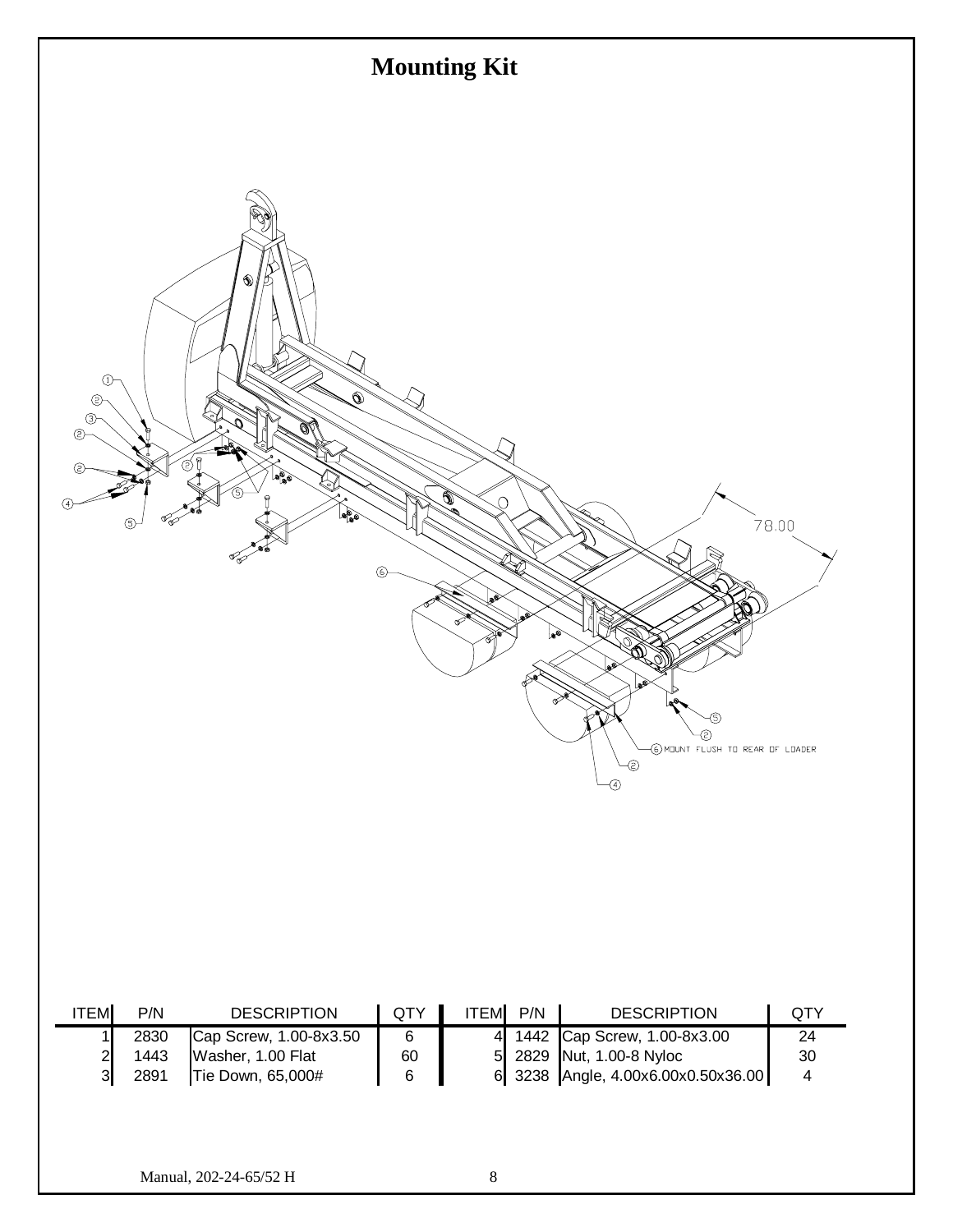

| <b>ITEM</b>    | P/N  | <b>DESCRIPTION</b>        | QTY | <b>ITEM</b>     | P/N   | <b>DESCRIPTION</b>           | QTY |
|----------------|------|---------------------------|-----|-----------------|-------|------------------------------|-----|
|                | 0482 | Cap Screw, 0.25-20x3.00   |     | 10 <sub>l</sub> | 0353  | Cap Screw, 0.38-16x2.00      |     |
| $*2$           | 0933 | Body, Rotary Valve        |     | *11             | D0270 | Spool, Rotary Valve          |     |
| 3 <sup>l</sup> | 0347 | Nut, 0.38-16 Nyloc        |     | $*12$           | 0979  | Seal, U-Cup                  |     |
| 41             | 1521 | Rod, Rotary Valve         |     | 13              | 3748  | Washer, Rotary Valve         |     |
| 51             | 2478 | Nut, 0.31-24              | ົ   | 14I             | C6113 | Cotter, 0.094x1.00           |     |
| 61             | 2476 | Rod, 0.31-24 Threaded GR7 | 12" | 15              | 0977  | O'Ring, 1.00x1.25x0.12       |     |
|                | 2479 | Clevis, 0.31 Pin          | າ   | 16              | D1638 | O'Ring, 1.12x1.38x0.12       |     |
| 81             | 0333 | Nut, 0.25-20 Nyloc        |     | 17              | 0877  | <b>Rotary Valve Assembly</b> |     |
| 9              | 0480 | Cap Screw, 0.25-20x1.00   |     |                 |       |                              |     |

\* Items are part of #17(0877- Rotary Valve Assembly)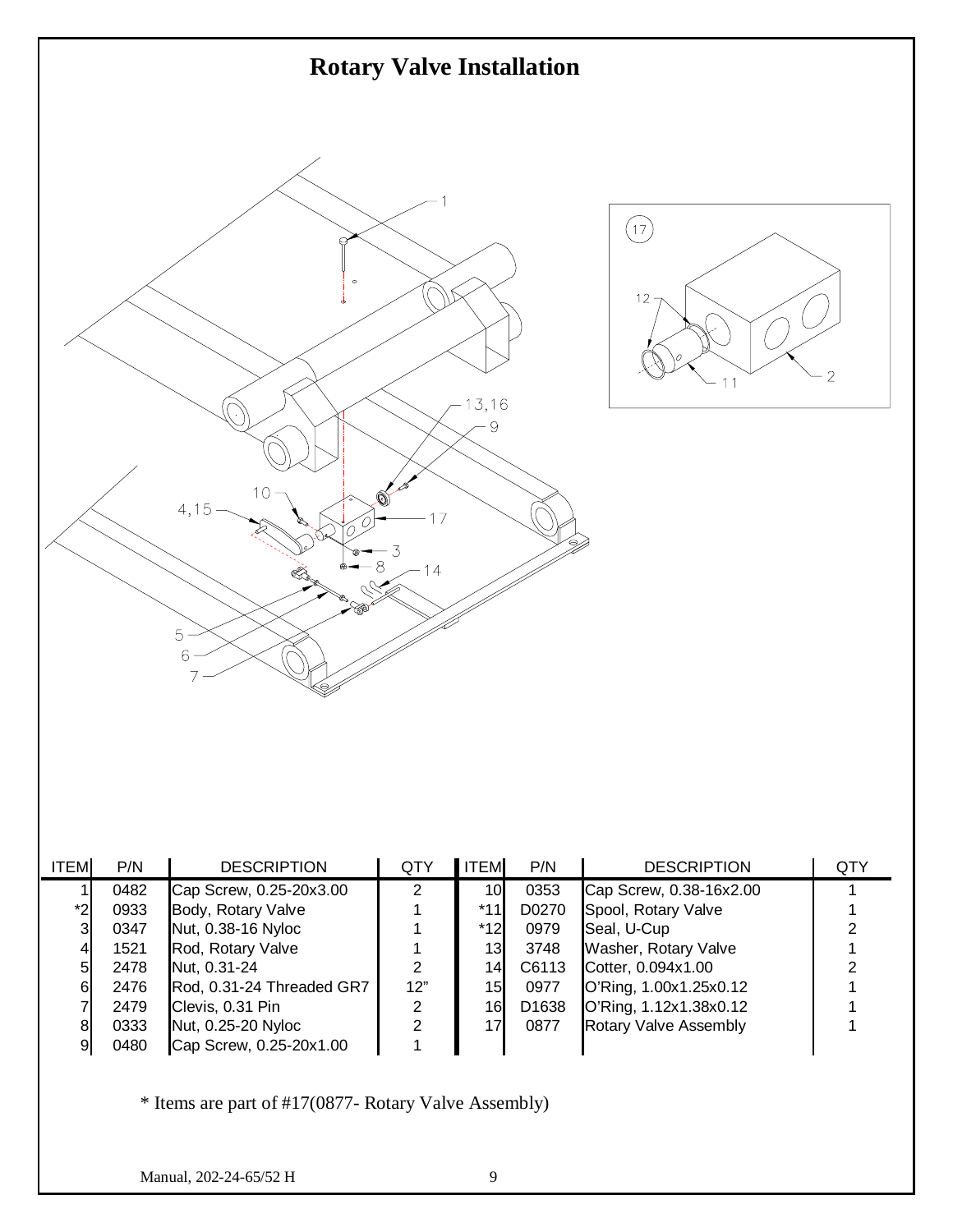





| <b>ITEM</b> | P/N   | <b>DESCRIPTION</b>                  | <b>QTY</b> | <b>ITEM</b> | P/N  | <b>DESCRIPTION</b>                  | QTY |
|-------------|-------|-------------------------------------|------------|-------------|------|-------------------------------------|-----|
|             | 3500  | <b>Tank 35 Gal</b>                  |            | 16          | 0339 | Cap Screw., .25-20x2.50             | 3   |
|             | C4825 | Fitg, Bush Blk 2.50x.75             |            | 17I         |      | C2252 Fitg, Adapter 8-10 F5OLO-S    |     |
|             | C2126 | Plug, Magnet .75                    |            |             |      | 18 C2376 Fitg, Adapter 8-C6LO-S     |     |
|             | C6328 | Diffuser, 25-35 Gal                 |            |             |      | 19 C2248 Fitg, Adapter 6-C6LO-S     |     |
| 51          |       | C4694 St. Elbow $1.25x90^\circ$ Blk |            |             |      | 20 C1855 Fitg, Adapter 6-10 F5OLO-S |     |
| 61          |       | D0024 Nipple, 1.25x14.00 Blk        |            |             |      | 21 C4730 Nipple, Barb 2.00          |     |
|             | C6228 | <b>IFilter Head SF120-25 1.3</b>    |            |             |      | 22 C6327 Filter, Strainer TF-2030-0 |     |
| 81          |       | C6225 Filter Large, SE-10           |            |             |      | 23 C4955 Sight Gauge, 75 Npt Eye    |     |
| 9           |       | C2375   Fitg, Reducer 0102-20-12    |            |             |      | 24 C1053 Nipple, 75x2.50 Blk Pipe   |     |
| 10I         | C4952 | Fitg, Adapter 12 FLO-S              |            |             |      | 25 C5930 Coupler, 75 Blk            |     |
| 11          |       | C4866 Fitg, Seal Lok 90 1J943-12-12 | 3          |             |      | 26 C2151 Cap, Filler Breather       |     |
| 12I         | C1585 | Hose, Hyd. 75 381-12                | 24"        |             |      | 27 C4282 Muffler, Load Genie        |     |
| 13I         | C4944 | Valve Bank, V-20                    |            | 28          | 7353 | Nipple 2.00 Hex                     |     |
| 14I         | C2142 | Fitg, Adapter 12-F5OLO-S            | 2          |             |      | 29 C4750 Ball Valve 2.00            |     |
| 15I         | 0521  | Washer, .25 Lock                    | 3          |             |      |                                     |     |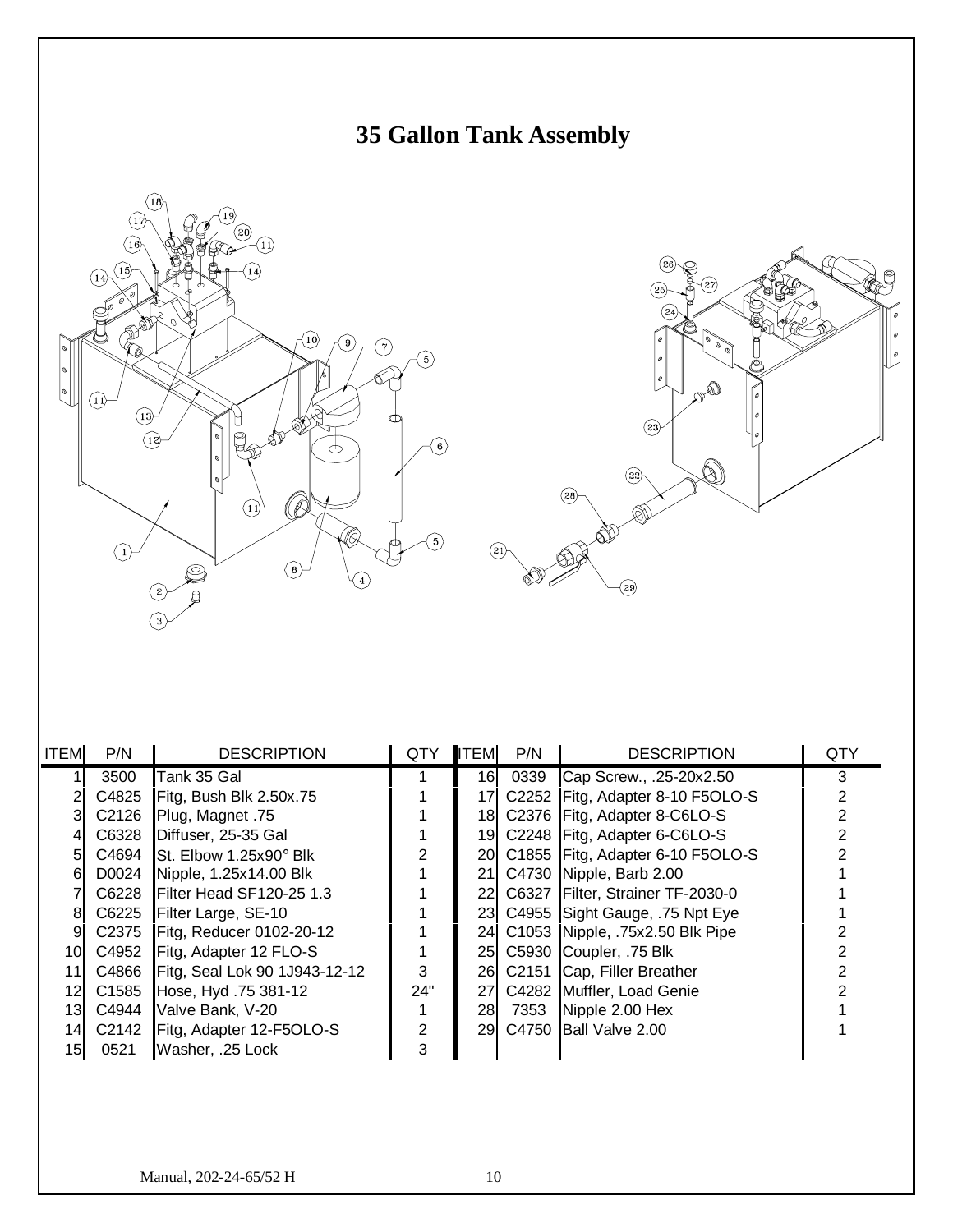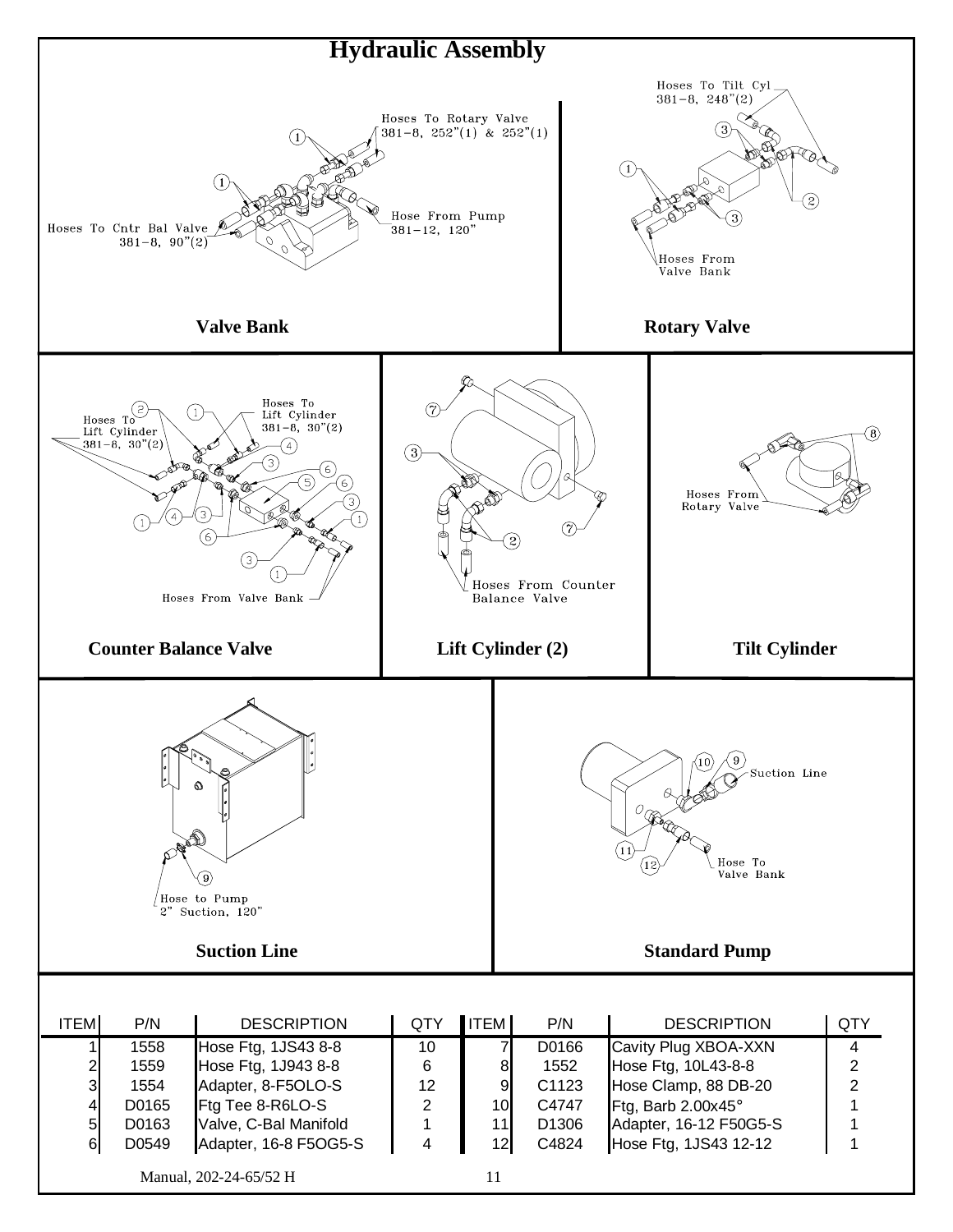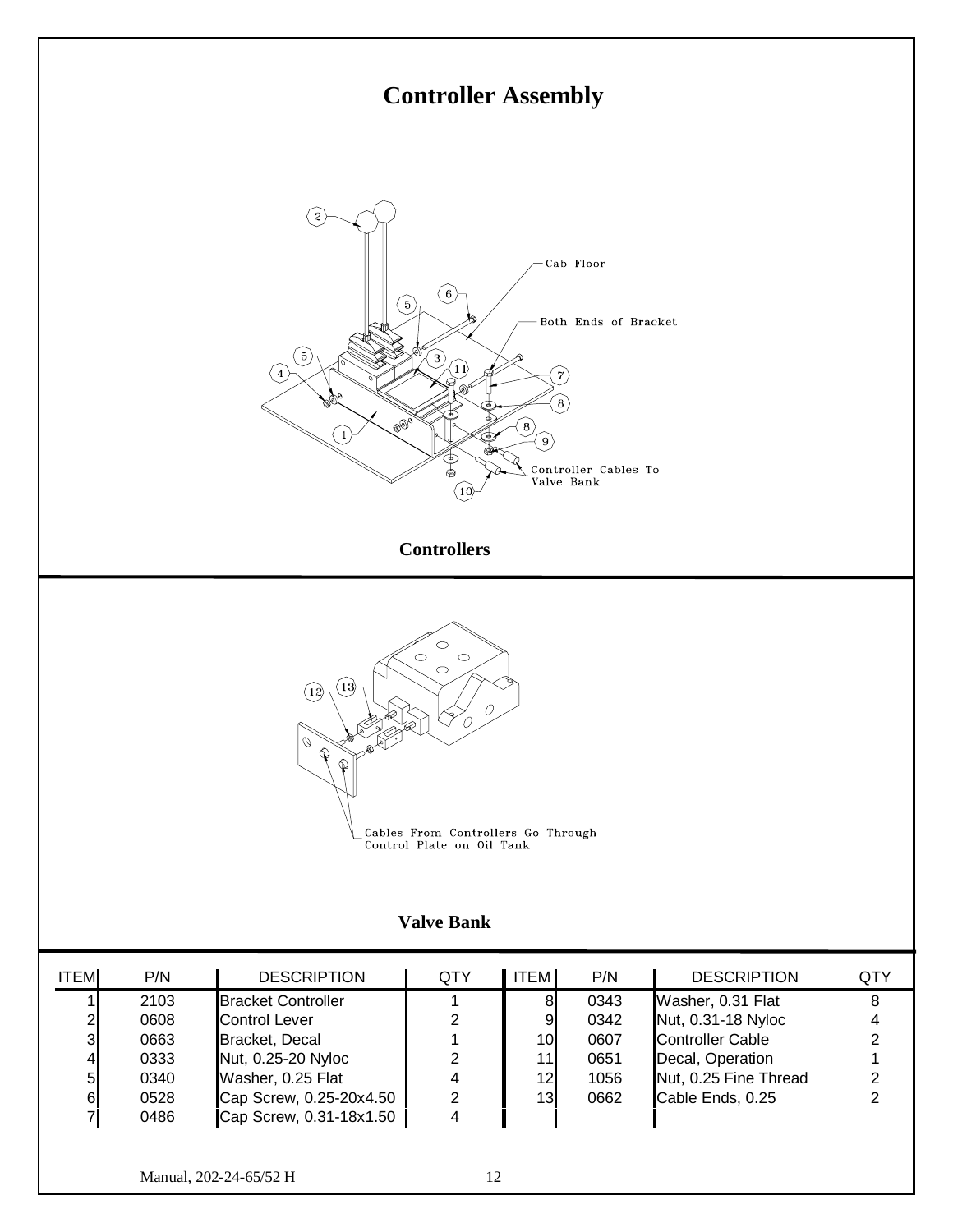

| <b>ITEM</b> | P/N  | <b>DESCRIPTION</b>                      | OTY |
|-------------|------|-----------------------------------------|-----|
|             | 0501 | Cap Screw, 0.50-13x2.00                 |     |
|             | 0352 | Washer, 0.50 Flat<br>Nut, 0.50-13 Nyloc | 6   |
| 31          | 0360 |                                         |     |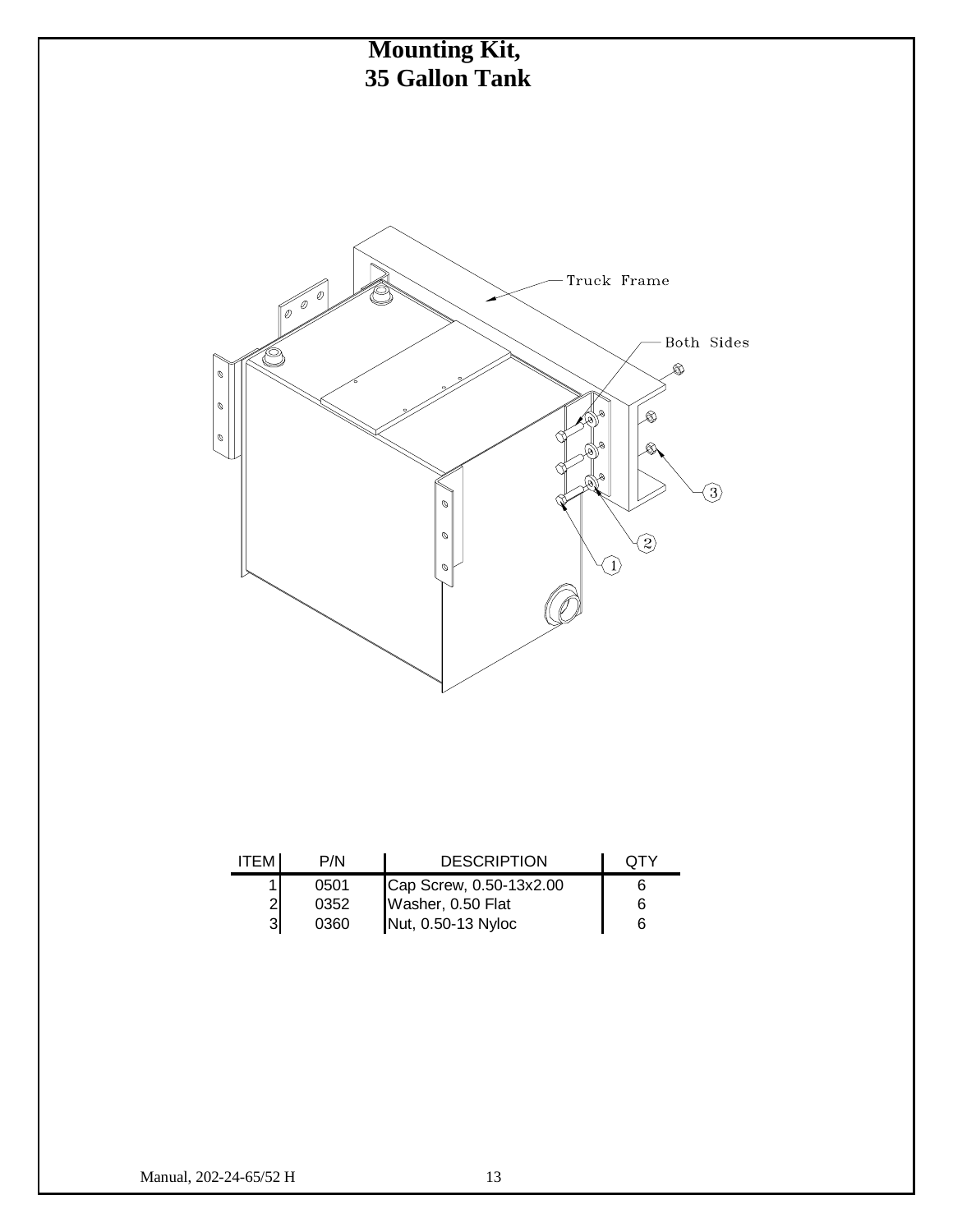

## **Miscellaneous Parts**

| P/N   | <b>DESCRIPTION</b>                    | <b>QTY</b> | P/N | <b>DESCRIPTION</b>           | <b>QTY</b> |
|-------|---------------------------------------|------------|-----|------------------------------|------------|
| 6900  | Fender, Tandem                        |            |     | D0045 Alarm, Back Up         |            |
| C6081 | Tail Light, Combination               |            |     | D0046 Bracket, License Plate |            |
| C6181 | Light, Bar Red                        |            |     | D0047 Bracket, Clearance     |            |
| D0043 | Light, Rear Marker, W/ Reflector, Red |            |     | D0048 Bracket, Tail Light    | າ          |
| D0044 | Light, Clearance, W/Reflector, Amber  |            |     |                              |            |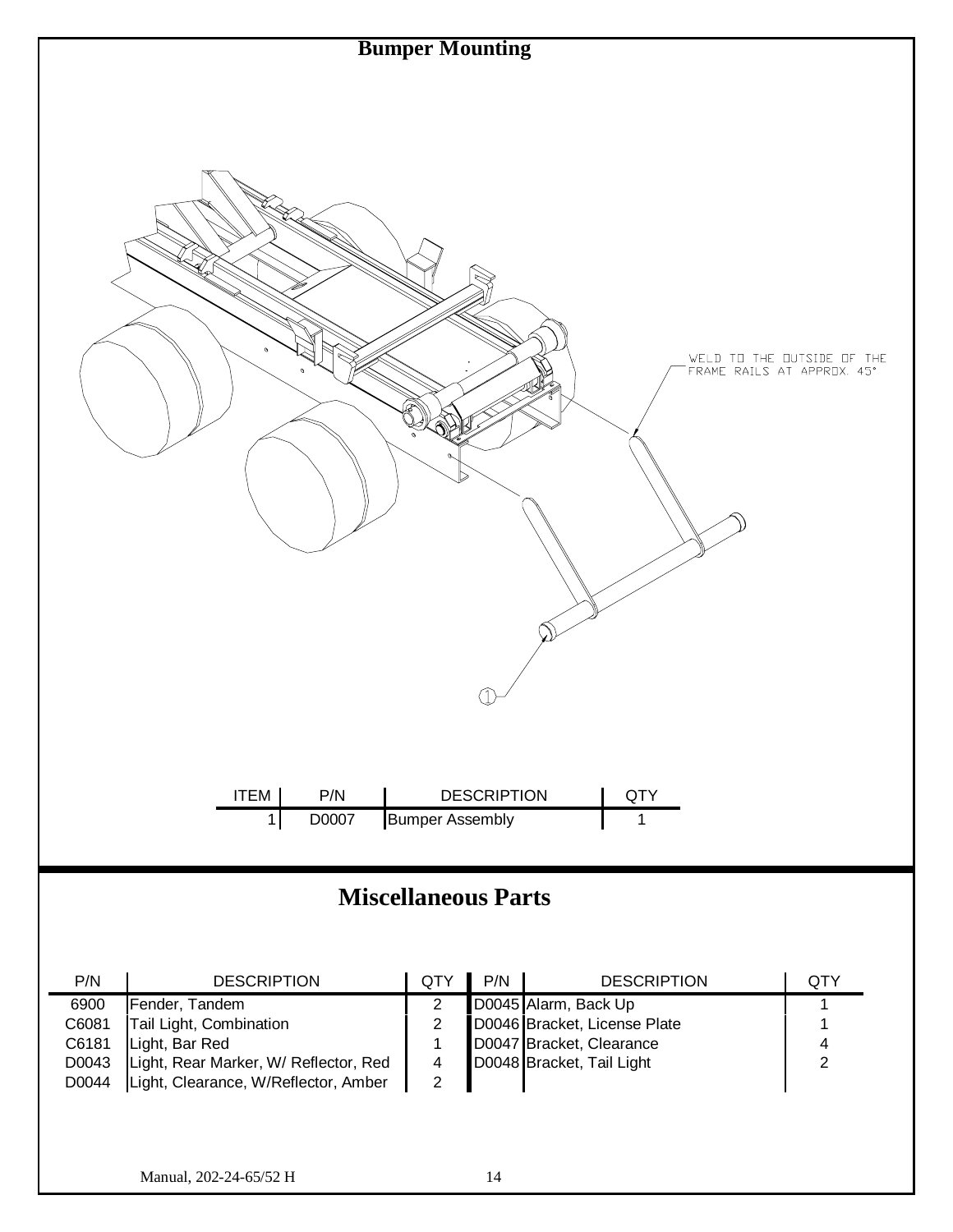